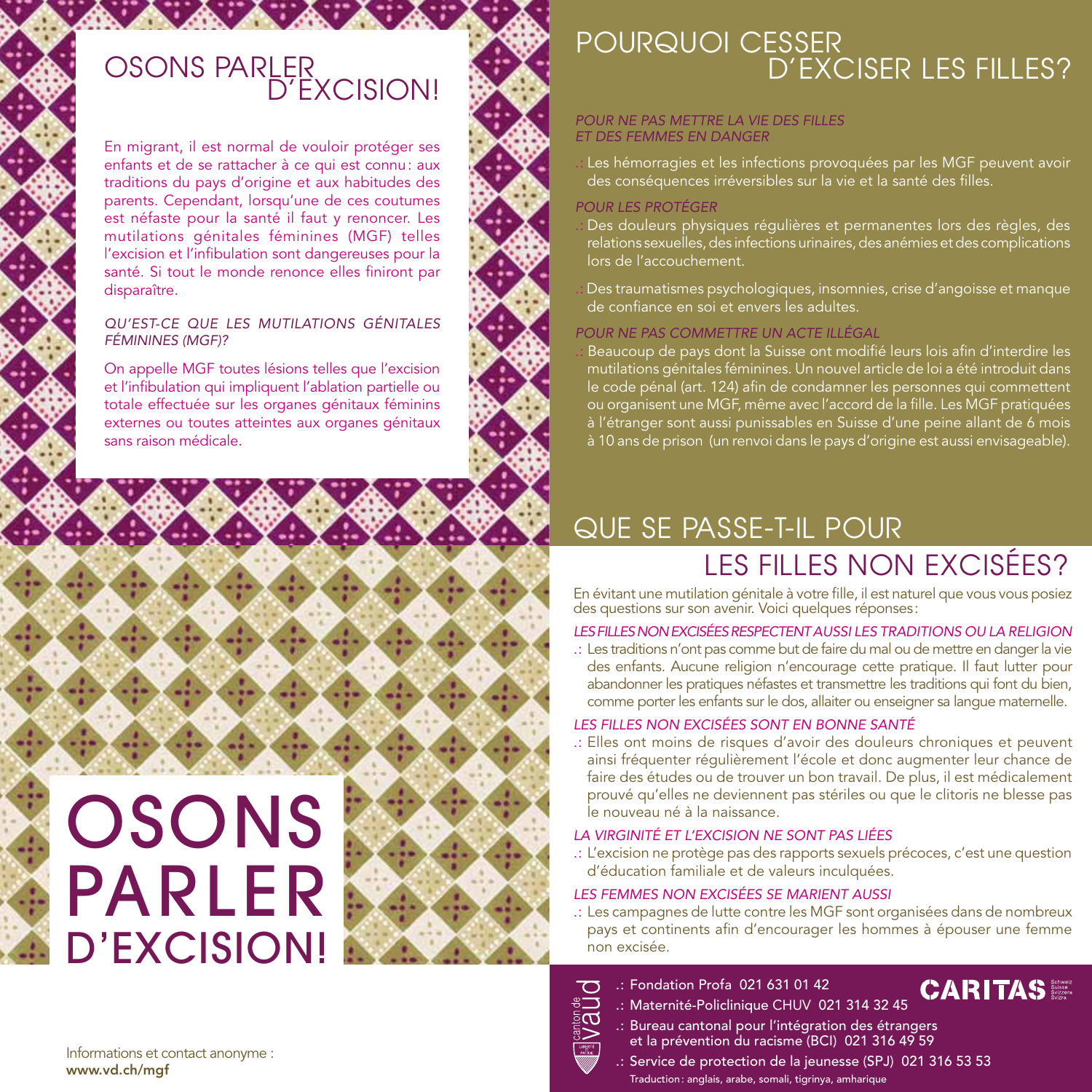LET'S SPEAKS

ABOUT FEMALE

CIRCUMCISION!

- .: Maternité-Policlinique CHUV 021 314 32 45
- .: Bureau cantonal pour l'intégration des étrangers et la prévention du racisme (BCI) 021 316 49 59
- .: Service de protection de la jeunesse (SPJ) 021 316 53 53 Translation: French, Arabic, Somali, Tigrinya, Amharic

Anglais

**ROMAN** 

# LET'S SPEAK ABOUT FEMALE CIRCUMCISION!

When immigrating, everyone wants to protect their children and hang on to what is familiar: traditions of the country of origin or parents' habits. However, if one of these customs is harmful for health, it has to stop. Female genital mutilation (FGM), such as circumcision or infibulation, is dangerous to health. If everybody gives it up it will eventually disappear.

#### WHAT IS FEMALE GENITAL MUTILATION (FGM)?

We call FGM any procedure that involves partial or total removal of the external female genitalia, or any other injury to the female genital organs for nonmedical reasons.

# WHAT HAPPENS TO GIRLS WHO AREN'T CIRCUMCISED?

If you keep your daughter from female mutilation, it's only normal to remain with questions about her future. Here are some answers:

#### *UNCIRCUMCISED GIRLS ARE ALSO RESPECTING TRADITIONS OR RELIGION*

Traditions aren't aimed to hurt or threaten children's lives. No religion supports this practice. We should fight to give up harmful practices and to pass on harmless traditions, such as carrying children on one's back, breastfeeding or teaching the mother tongue.

#### *UNCIRCUMCISED GIRLS ARE IN GOOD HEALTH*

They are less prone to experience chronic pain and can therefore attend school regularly and improve their chances to pursue higher education or find a good job. In addition, it has been medically proved that they do not become infertile and that the clitoris does not wound the baby at birth.

#### *VIRGINITY AND CIRCUMCISION ARE NOT LINKED*

Circumcision does not prevent early sexual intercourse, it's a matter of family education and conveyed values.

#### *UNCIRCUMCISED WOMEN ALSO GET MARRIED*

Campaigns against FGM are organised in many countries and continents in order to encourage men to marry uncircumcised women.

### WHY STOP CIRCUMCISING GIRLS?

#### *TO AVOID THREATENING GIRLS AND WOMEN'S LIVES*

.: Haemorrhages and infections caused by FGM can have irreversible consequences on girls' lives and health.

#### *TO PROTECT THEM*

- .: From regular or constant physical pain during periods and sexual intercourse, from urinary tract infections, anaemia and complications during childbirth.
- .: From psychological trauma, insomnia, panic attacks and lack of self-confidence or trust in adults.

#### *TO STEER CLEAR OF COMMITTING AN ILLEGAL ACT*

.: A lot of countries on many continents including Switzerland have changed their laws in order to forbid female genital mutilation. A new article was added to the penal code (art.124) to sentence anyone who commits or organises a FGM, even with the girl's consent. Any FGM carried out abroad is also punishable in Switzerland by a 6-month to 10-year sentence (expulsion back to the country of origin is also possible).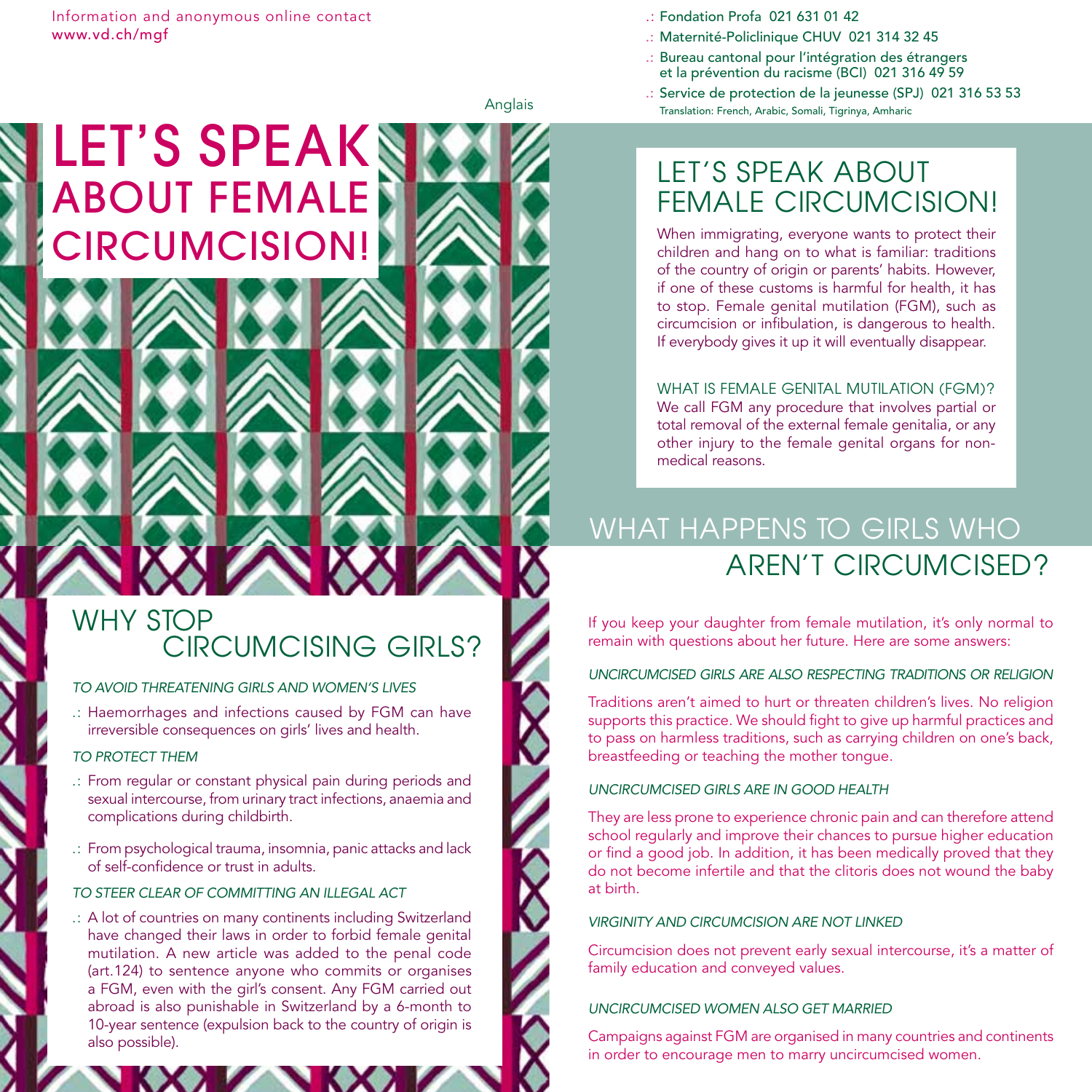- : Fondation Profa 021 631 01 42
- .: Maternité-Policlinique CHUV 021 314 32 45
- Bureau cantonal pour l'intégration des étrangers et la prévention du racisme (BCI) 021 316 49 59
- : Service de protection de la jeunesse (SPJ) 021 316 53 53 Translation: French, Arabic, Somali, Tigrinya, Amharic

# فلنتجرأ ولنتحدث عن ختان البنات!

خلال الهجرة، من الطبيعي أن يرغب أي شخص في حماية أطفاله، وأن يتمسَّك بتقاليد بلده الأصلى وعادات أجداده، ولكن إذا ما أدرك الإنسان أن أي واحدة من هذه التقاليد مضرَّة بالصحة، فلابد أن يتخلى عنها، وختان الإناث، واحد من هذه النقاليد الخطرة على الصحة، وإذا ما تخلَّى عنها الجميع فسوف تختفي من المجتمع في نهاية الطاف.

#### فما هو ختان الانات؟

ختان الإناث او الختان الفرعوني هي العملية التي تنطوي على الإزالة الجزئية أو الكلية للأعضاء التناسلية الخارجية للفناة أو للمرأة من دون سبب طبي،

# ما الذي يحدث للفتيات اللاتي لم يختن؟

عندما تجنُّب إيتثله هذه المارسة، من الطبيعي أن تسأل نفسك عن مستقبلها، وهذه بعض الاحابات

#### الفتيات اللاتي لم يختن يحترمن كذلك العادات والأديان

ليس هدف الثقافات والنقاليد إلحاق الضرر او نعريض حياة الأطفال للخطر، ولا يوجد دين يشجَّع على هذه المارسة. يجب علينا ان نتماون من أجل التخلِّي عن المارسات الضارة، وأن نَشْجُعِ التَمِسُكِ بِالتقاليدِ التي هي جِيِّدة ونقلها إلى الآخرينِ، مثل حمل الأطفال على ظهور أمهاتهم وآبائهم أو الرضاعة الطبيعية، أو تعليم الأم.

#### البنات اللاتي لم يخضعن إلى هذه المارسة في صحة جيّدة

هنَّ أقل عرضة للآلام الزملة، ويمكنهن الحضور على الدرسة بصورة منتظمة، وبالتالي زيادة فرصهم في النجاح والتفوُّق، والعلور لاحقاً على وظيفة جيَّدة، فضلاً عن ذلك لا يصبحن عقيمات كما يلحق البظر خدوشا أو جروحا باللواود عند الولادة.

#### لا علاقة بين البكارة والختان

الختان لا يحمى من الجماع في وقت مبكَّر. الأمر هنا يتعلق بالقيم والأخلاق التي تغرسها الأسرة عند الأطفال

النساء غير الخنونات يتزوَّجن ايضاتلظم حملات ضد ختان الفنات ﷺ المديد من البلدان والقارات، والغرض من هذه الحملات تشجيع الرجال على التزوُّج بنساء غير مختونات.

يمكن أيضا الخصول على معلومات ضافية، مع الإحتفاظ بسرية الإنصال على الرابط: www.vd.ch/maf

Arabe



# لماذا يجب التوقف عن ختان الإناث؟

#### حتى لا تعرَّض حياة الفتيات أو النساء إلى خطر

- هالنزيف أو الالتهابات الناجمة عن ختان الإناث لها عواقب على حياة الفتيات وصحتهنّ لا يمكن تداركها لاحقا.

XXX D.

RESEARCH AND CONTROL

#### الاقلاع عن الختان

يحميهنَّ من آلام حادَّة ودائمة خلال العادة الشهرية، وخلال العلاهات الجنسية، ويحميهنَّ من الالتهابات في الممالك البولية، ومن فقر الدم، وأثناء الولادة.

كذلك يقيهن من الصدمات النفسية، ومن الأرق، والقلق، وعدم الثقة والاحترام للبالغين.

#### حتی لا ترتکب عمل غیر قانونی

- العديد من البلدان ﴾ العالم و﴾ قارات مختلفة عدَّلت قوانيتها لحظر ختان الإناث. وقد أضيفت مادة جديدة في قانون العقوبات في سويسرا (المادة ١٢٤) لإدانة الأشخاص الذين يرتكبون أو ينظمون ختان الإناث، حتى لو كان ذلك بمواهقة الفتاة المنية بالأمر. ويشمل القانون كذلك الذين يجرون الختان ﴾ الخارج، ويتراوح العقاب بين ٦ أشهر وعشر سنوات (من المكن أيضا أن يتمّ إرجاع الشخص الدان إلى بلده الأصلي فسرا.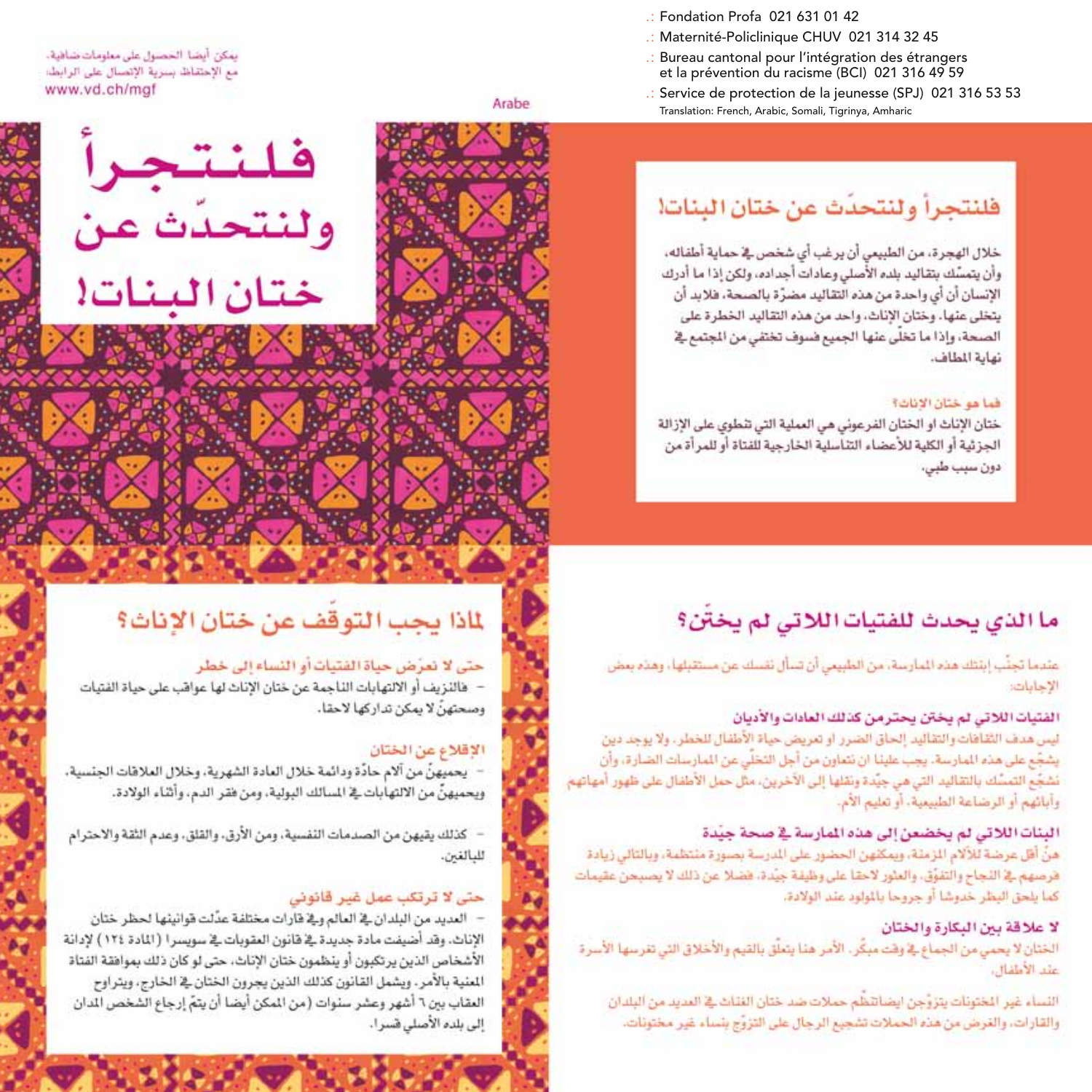KA HADLA

GUDNIINKA!

#### .: Fondation Profa 021 631 01 42

- .: Maternité-Policlinique CHUV 021 314 32 45
- .: Bureau cantonal pour l'intégration des étrangers et la prévention du racisme (BCI) 021 316 49 59
- .: Service de protection de la jeunesse (SPJ) 021 316 53 53 Ku tarjuman: ingariis, carabi, somali, tigrinya, iyo amxaari.

Somalien

# KA HADLA GUDNIINKA!

Marka aad deegaan kacdid. Waa caadi inaad rabtid inaad dhoortiin caruurtiina oo aad ku adkeysiin waxa aad taqaaniin: caadooyinka wadankiina iyo kuwa waalidiinta ay caadeysteen. Markaas hadii mid kamid ah caadooyinkaas ay halis u tahay caafimaadka waa in la joojiyaa. Dhawacaada xubinta taranka ee naagaha sida gudniinka fudud iyo kan culusba ay halis u yihiin caafimaadka. Hadii dadkoo dhan iska daayaan caadadaas wey baaba'aysaa.

#### *WAA MAXAY DHAWICIDA HOOSTA NAAGAHA?*

Waxaa la dhihikaraa dhawicida xubinta taranka naagaha dhaawac walbo oo keenaayo in la gooyo qeyb kamid ah ama dhamaanteed xubinta tarmida qeybteeda kore naagaha sida gudniinka noocyadiisa, taasoo loo sameyneynin sabab caafimaad.

# MAXAA KU DHACAAYO GABADHA AAN LA GUDIN?

Hadii aad ka dhoortid gabadhaada dhawacaada xubinteeda taranka, waa caadi in aad is weydiisid su'aalo ku saabsan mustaqbalkeeda. Waa kuwaan in jawaabooyin ah:

#### *GABADHA AAN GUDNEEN SIDOO KALE WEY DHOWREYSAA DHAQANKA IYO DIINTA*

Ujeedada dhaqanka ma aha in uu dhibaateeyo ama halis galiyo nolosha ilmaha. Majirto diin dhiiri galineyso caadadaas. Waa in loo dagaalamaa sidii looga tagi lahaa caadadaas baabinta iyo in leysku gudbiyo caadooyinka fiican, sida in ilmaha la xanbaaro, in la nuujiyo ama la baro luuqada uu u dhashay.

*GABDHAHA AAN GUDNEEN CAAFIMAADKOODA MA FIICAN YAHAY* Wey yartahay si uu ugu dhaco xanuun daran oo joogto ah waxay si joogto ah ugu aadi karaan iskoolkooda oo ay kor u qaadin nasiibkooda si ay wax u bartaan ama u helaan shaqo fiican. Taasi waxaa sii dheer, in caafimaad ahaan la hubiyay in aynan madhasho noqoneyn ama kintirka uu dhawaceyn ilmaha dhaladka ah.

#### *BIKRO NIMADA IYO GUDNIINKA ISKUMA XIRNO*

Gudniinka ma celinaayo in galmo dhaqso la semeyn, waa mid ku xiran edabta iyo qiimeynta ay reerka bareen.

#### *GABDAHA AAN GUDNEEN WEY GUURSADAAN*

Ololoyaal looga soo horjeedo dhawacaada xubinta taranka naagaha ayaa lagu abaabulay wadamo iyo qaarado si raga loogu dhiirigaliyo in ay guursadaan naagaha aan gudneen.

### SABABTEE AYAA LOO JOOJINAA GUDNIINKA GABDHAHA?

#### *SI AAN HALIS LOO GALIN CAAFIMAADKA GABDHAHA IYO NAAGAHA*

.: dhiigbaxa iyo infekshinada ka imaan karo gudniinka waxay keeni kartaa dhibaatooyin aan dib loosoo celin karin nolosha iyo caafimaadka gabdhaha.

#### *SI LOOGA BADBAADIYO*

- .: xanuuno jireed joogto ah xiliga dhiiga caadada, marka galmada, infekshen kaadida, dhiiga oo ku yaraado iyo inay ku dhibtooto dhalitaanka.
- .: dhibaatooyin maskixi ah, hurdo xumo, walwal iyo niyad jab xageeda ay ka qabto iyo xaga dadka qaangaarka ah.

#### *SI AADAN SHARCIGA UGU XAD GUDBIN*

Wadamo badan oo kuyaal qaarado kala duwan oo ka mid yahay Iswiiska waxay badaleen sharcigooda si ay u mamnuucaan dhaawacaada xubinta taranka ee naagaha. Qodob cusub ayaa lagu daray sharciga ciqaabta (qobka 124aad) si loo xukumo qofkii sameeyo ama abaabulo dhawacaada xubinta taranka naagaha, xitaa hadii ay gabadha raali ka tahay. Dhawacaada xubinta taranka naagaha oo lagu sameyay dibada waa lagu ciqaabi karaa Iswiiska xukun gaari karo 6 bilood ilaa iyo 10 sano (waxaa dhicikarto in dib loogu celiyo qofka wadanka uu u dhashay).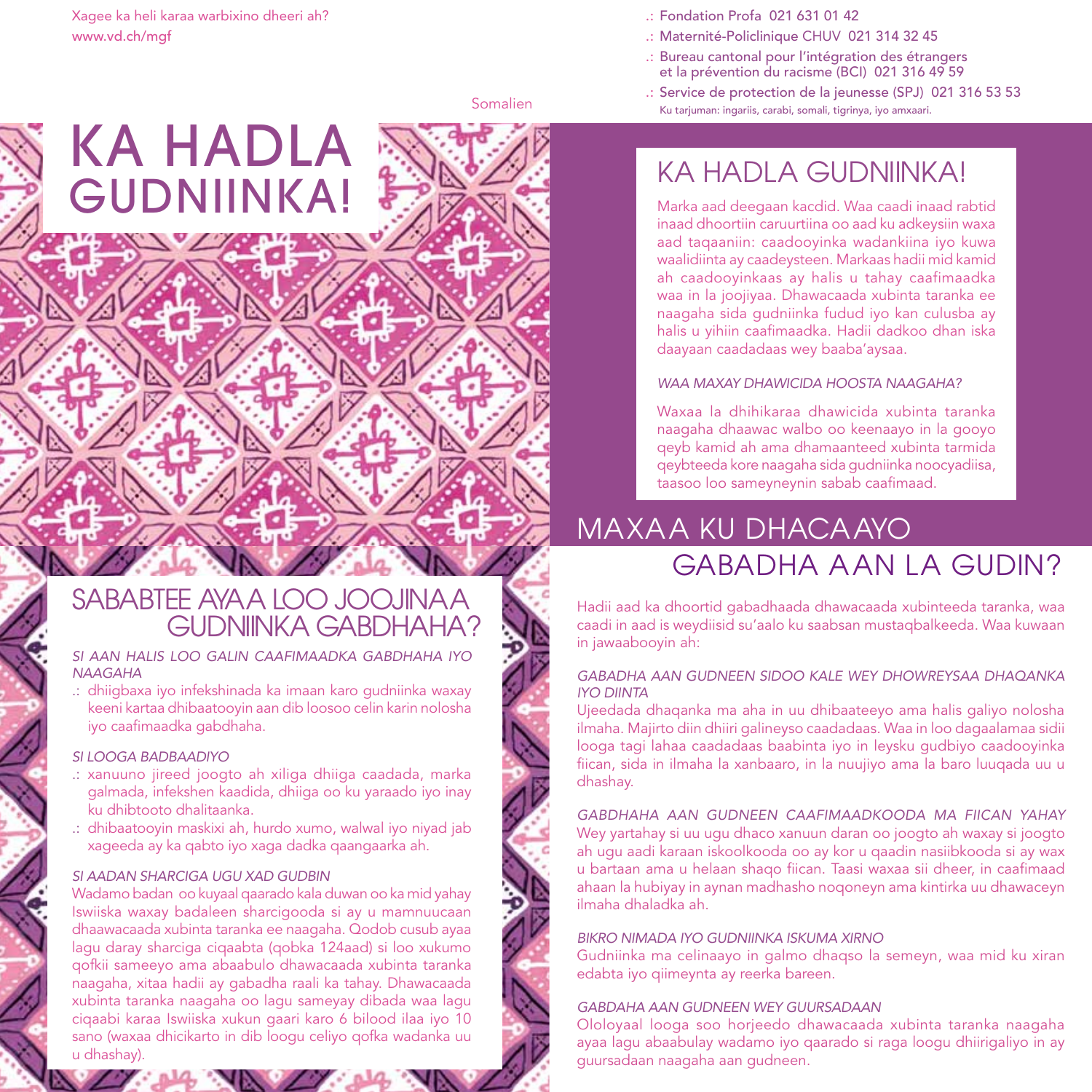ብዛዕባ ምኽንሻብ

ብትብዓት ንዛረብ !

.: Fondation Profa 021 631 01 42

- .: Maternité-Policlinique CHUV 021 314 32 45
- .: Bureau cantonal pour l'intégration des étrangers et la prévention du racisme (BCI) 021 316 49 59
- .: Service de protection de la jeunesse (SPJ) 021 316 53 53 Traduction: anglais, arabe, somali, tigrinya, amharique

#### **Tigrinia**

### ብዛዕባ ምኽንሻብ ብትብዓት ንዛረብ !

ስደተኛታት ንደቆም ኪከላኸሉን ናብ'ቲ ልሙድ ዝኾነ ነገር፡ ማለት ናብ ናይ መበቆል ዓዶም ባህልን ናብ ናይ ስድራቤቶም ልምድታትን ኪለግቡ ወይ ኪጠብቁ ምድላዮም ባህርያዊ እዩ። እንተኾነ ገለ ካብ'ቲ ልምድታት ንጥዕና ጎዳኢ ምስ ዝኸውን ከነወግዶ ይግበኣና። MGF (les mutilations génitales féminines) ከም ዝሕብረና፡ ምኽንሻብ ወይ ምስፋይ/ infibulation ዝኣመሰሉ ንጥዕና ጎዳእቲ ኢዮም። ኵሉ ሰብ ነዚ ተግባር'ዚ እንተቛሪጽዎ፡ ካብ ገጽ መሬት ኪጠፍእ ይኽእል እዩ።

ኣብ ልዕሊ ደቂንስትዮ ዝፍጸም ምኽንሻብ (MGF) ከመይ'ዩ? ኣብ ልዕሊ ደቂንስትዩ ዝፍጸም ምኽንሻብ ብMGF ኣሕጽር ኣቢልና ክንጽውዖ፡ ኣብ ልዕሊ ጾታዊ ኣካላት ዝግበር ምግራዝ፡ ምስፋይን ምስኡ ስዒቡ ዝመጽእ መቝሰልትን፡ ምቝራጽ ከፊላዊ ወይ ድማ ምሉእ ደጋዊ ኣካላት ወሲብን ከምኡ ድማ ብዘይ ሕክምናዊ ምኽንያት ኣብ ልዕሊ ጾታዊ ኣካላተን ዝወርድ ተግባራትን መጥቃዕትታትን ዘጠቓልል እዩ።

### ንዘይተኸንሸባ ደቂ ኣንስትዮ እንታይ የጋጥመን ?

ኣብ ልዕሊ ጾታዊ ኣካላት ጓልካ ክወርድ ካብ ዝኽእል ነገራት ድሕሪ ምክልኻል፡ ብዛዕባ መጻኢ ህይወታ ንነብስኻ ክትሓትት ንቡር እዩ። ገለ ገለ መልስታት ከኣ ይስዕብ፡

#### ዘይተኸንሸባ ኣዋልድ ባህልን ሃይማኖትን የኽብራ እየን

ባህሊ ከም ዕላማ ንምጉዳእ ወይ ህይወት ቆልዑ ኣብ ሓደጋ ንምእታው ዝተበገሰ ኣይኮነን። ዝኾነ ሃይማኖት ነዚ ከምዚ ዝኣመሰለ ነገራት ኣየተባብዕን እዩ። ነቶም ጎዳእቲ ልምድታት ንምግዳፍ፡ ነቲ ሰናይ ባህልታት ከም ንቆልዑ ኣብ ዝባንካ ምሕዛል፡ ጡብ ኣደ ምጥባው፡ ቛንቛ ኣደ ምስትምሃር ዝኣመሰሉ ንምትብባዕ ክንቃለሶም ኣለና።

#### ዘይተኸንሸባ ኣዋልድ ዝተማልአ ጥዕና ኣለወን

ብሕዱር ቃንዛ ንኽጥቅዓ ዘሎ ተኽእሎ ውሑድ ኮይኑ፡ ስሩዕ ትምህርቲ ንኽመላለሳን ዝለዓለ ደረጃ በጺሐን ጽቡቕ ስራሕ ንኽረኽባ ልዑል ዕድል ኣለወን። ብተወሳኺ፡ ምኽንሻብ ከም ዘየምክን፡ እታ ጉድበ ኣብ እዋን ሕርሲ ነቲ ዝውለድ ዕሸል ከምዘይትጎድኦ ብሕክምና ተረጋጊጹ እዩ።

#### ድንግልናን ምኽሻብን ዋላ ሓንቲ ምትእስሳር የብሎምን

ምኽንሻብ ነቲ ቅድሚ ግዜኡ ክኽሰት ዝኽእል ጾታዊ ርክብ ኪዓግት ወይ ኪከላኸል ኣይክእልን እዩ። እዚ ካብቲ ስድራቤታዊ ትምህርቲ ዝሰርጽ እምነት ዝመጽእ እዩ።።

#### ኣንስቲ ዘይተኸንሸባ'ውን ይምርዓዋ እየን።

ኣብ ዝተፈላለያ ሃገራትን ኣህጉርን፡ ደቂተባዕትዩ ንዘይተኸንሸባ ኣዋልድ ንኽምርዓዉ ዘተባብዕ ጎስጓስ ኣንጻር MGF ዝዓለመ ንጥፈታት ይውደቡ ኢዮም።

### ስለምንታይ ምኽንሻብ ደቂ ኣንስትዮ ደው ነብሎ ?

#### ንህይወት ደቂንስትዮ ኣብ ሓደጋ ከይነውድቕ።

.: ብሰንኪ MGF ዝመጽእ መድመይትን ረኽስን፡ ኣብ ልዕሊ ህይወትን ጥዕናን ደቂንስትዮ ዘይምለስን ነባርን ሳዕቤን ኪገድፍ ስለ ዝኽእል እዩ።

#### ካብዞም ዝስዕቡ ንምክልኻል

- .: ካብ ኣብ ግዜ ወርሓዊ ጽግያት፡ ጾታዊ ርክባት፡ ረኽሲ ፍሕኛን ሽንትን፡ ዋሕዲ ደምን ክለዓሉ ምኽእሉ ስሩዓትን ነበርትን ኣካላዊ ቃንዛታትን፡ ካብ ኣብ እዋን ሕርሲ ዘጋጥም ዝተሓላለኸ ጸገማት ንምክልኻል።
- .: ናይ ኣእምሮ ጭንቀት፡ ድቃስ ምስኣን፡ ኣብ ነብስኻን ኣብ ልዕሊ ካልኦት ሰባትን ዘሎካ ምትእምማን ካብ ምጥፋእ፡ ዝኣመሰሉ እዮም።

#### ዘይሕጋዊ ዝኾነ ተግባር ንኸይፍጸም

ስዊዝ እትርከበን ኣብ ዝተፈላለየ ክፍሊ-ዓለማት ዝርከባ ብዙሓት ሃገራት ንምኽንሻብን ምስፋይን ደቂንስትዮ (MGF) ዝእግድ ሕግታት ኣውጺአን ኣለዋ። ኣብ ስዊዝ ነዚ ተግባር'ዚ ዝፍጽም ወይ ዝውድብ ዋላ ብፍቓድ ናይታ ጓል እንተኾነ፡ ነዚ ዝእግድ ሓድሽ ገበናዊ ሕጊ (ዓንቀጽ 124) ጸዲቍ ኣሎ። ካብ ስዊዝ ወጺእካ ኣብ ካሊእ ሃገር ነዚ (MGF) ምፍጻም፡ ካብ 6 ወርሒ ክሳብ 10 ዓመት ዝጸንሕ ማእሰርቲ የፍርድ (ክሳብ ናብ መበቆል ዓዶም ናይ ምምላስ ተኽእሎ'ውን ኣሎ)።